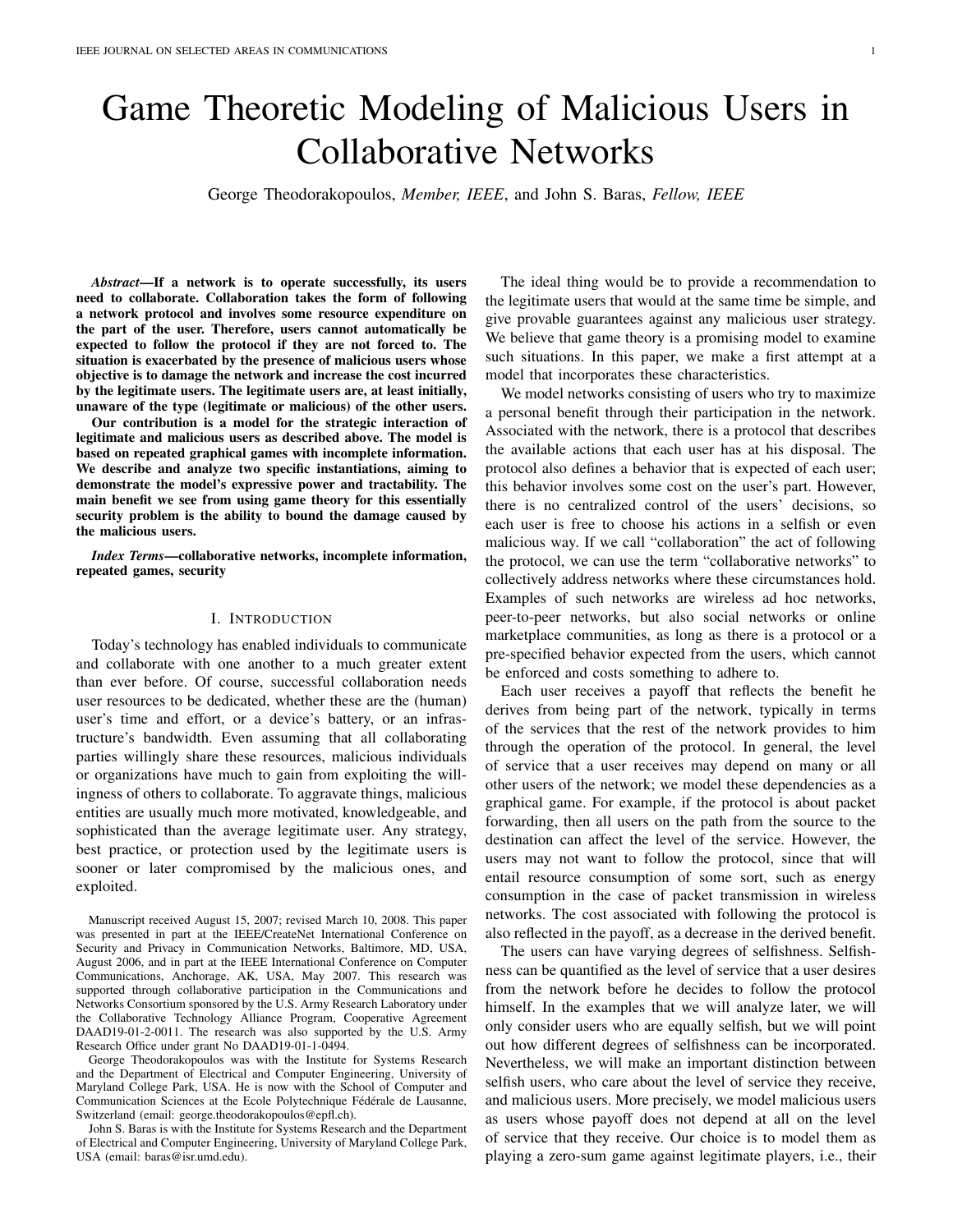objective is directly opposite of whatever the objective of the legitimate users is.

A crucial modeling decision is to make the payoff matrix of each user known only to himself. This reflects the lack of knowledge that users have for each other in a network without centralized control. To enhance the capabilities of the malicious users, we will assume that they know the payoffs of everybody. That is, they know who is malicious and who is only selfish. This is a game of incomplete information, and the information is asymmetric, since malicious users know the payoffs of everyone, but each selfish user only knows his own payoff.

When solving the models we do not attempt to find the set of all equilibria. Instead, we assume that the legitimate users follow simple processes that do not place excessive demands on users' hardware in terms of memory or computing power. So, we only look for equilibria that arise through these processes. Also, the malicious users know what simple processes the legitimate users will follow, and take this knowledge into account when choosing a strategy to maximize their payoff. This extra knowledge gives the game the flavor of a Stackelberg game, with the Bad users being leaders and the Good users followers, but the Good user strategies are limited so we choose not to cast the game as a Stackelberg one.

Since the network operates for a long time, the users choose actions repeatedly. We assume that time is discrete, and users choose their actions simultaneously in rounds. At each round, users remember the past history of their own actions and of the actions of the users that affect their payoff. They can use this history to help them choose their action in the next round. Given the incomplete information assumption, repeated interactions can help increase the knowledge of non-malicious users.

## II. FORMAL DESCRIPTION OF THE MODEL

The network is modeled as an undirected graph  $G = (V, L)$ , where each node in  $V$  corresponds to one user. An edge  $(i, j) \in L$  means that there is a communication link between the users corresponding to nodes  $i$  and  $j$ . The set of one-hop neighbors of user i is denoted by  $N_i$ ,  $N_i = \{j \in V | (i, j) \in$  $L$ .

Since the graph is undirected, the neighbor relationship is symmetric:  $j \in N_i \Leftrightarrow i \in N_j$ . The assumption for an undirected graph can be dropped, in order to model asymmetric links, but we believe the extension to be straightforward. We denote the set of Bad users by  $V_B$ , and the set of Good users by  $V_G$ . It holds that  $V_B \cap V_G = \emptyset$  and  $V_B \cup V_G = V$ . The *type*  $t_i \in \{G, B\}$  of a user i denotes whether he is Good or Bad. The Good users correspond to the selfish users mentioned in the Introduction.

The graph of the game is identified with the graph of the network. Therefore, the payoff of a user is only affected by his one hop network neighbors, whose actions are also directly observable. As mentioned in the introduction, payoff dependencies on the actions of remote nodes can also be modeled. But that would require a mechanism for each user to learn which user (neighbor in the game graph) played which

action. Since those users would be more than one-hop away, it seems that the existence of such a mechanism is a rather strong assumption, especially considering that there are malicious users in the network who would try to interfere.

Users have a choice between two actions: C (for Cooperate), and  $D$  (for Defect). When all users choose their actions, each user receives a payoff that depends on his own and his neighbors' actions, and his own and his neighbors' types.

Observe that each user is playing the same action against all neighbors. If the user can play different actions against different neighbors, then the game on each link is decoupled from all the other games. Each of these games can be solved independently using our framework, only the graph will be a two node, one edge graph. Which user model is more appropriate depends on the granularity of the user's control over his hardware. For instance, if all the user can do is switch his wireless connection ON or OFF, then he should be modeled as only being able to play the same action against all neighbors.

The payoff is decomposed as a sum of payoffs, one term for each adjacent link. Each term of the sum depends on the user's own action and type, and the action of his neighbor along that link. It may also depend on the type of his neighbor along that link, but in that case the separate terms of the sum are not revealed to him. Only the total payoff (sum of all link payoffs) is revealed to the user, otherwise he would be able to discover immediately the types of his neighbors.

The payoff of user i is denoted by  $R_i(a_i|t_i)$ , when i's action is  $a_i$  and i's type is  $t_i$ . We extend this notation to denote by  $R_i(a_ia_j|t_it_j)$  the payoff for i when j is a neighbor of i and j's action and type are  $a_j$  and  $t_j$ . So, the decomposition of i's payoff along each adjacent link can be written as

$$
R_i(a_i|t_i) = \sum_{j \in N_i} R_i(a_i a_j|t_i t_j), \qquad (1)
$$

or, when i's payoff does not depend on the types of his neighbors,

$$
R_i(a_i|t_i) = \sum_{j \in N_i} R_i(a_i a_j|t_i).
$$
 (2)

We assume there are no links between any two Bad users. The Bad users are supposed to be able to communicate and coordinate perfectly; hence, there is no need to restrict their interaction by modeling it as a game theoretic interaction. Moreover, the Bad users are assumed to know exactly both the topology and the type of each user in the network. Good users only know their local topology, e.g., how many neighbors they have and what each one of them plays, but not their types. These assumptions enhance the power of the Bad users, as is standard practice in security research.

Since there are no links between Bad users, the two games that can appear are Good versus Good, and Good versus Bad. The payoff of a Bad user is the opposite of the payoff of the Good user. That is, the Good versus Bad game is a zerosum game. Also, the Good versus Good game obviously needs to be symmetric. These two observations are encoded in the payoffs shown in Fig. 1.

The game is played repeatedly with an infinite horizon, and time proceeds in rounds  $t = 1, 2, 3, \ldots$  The action and payoff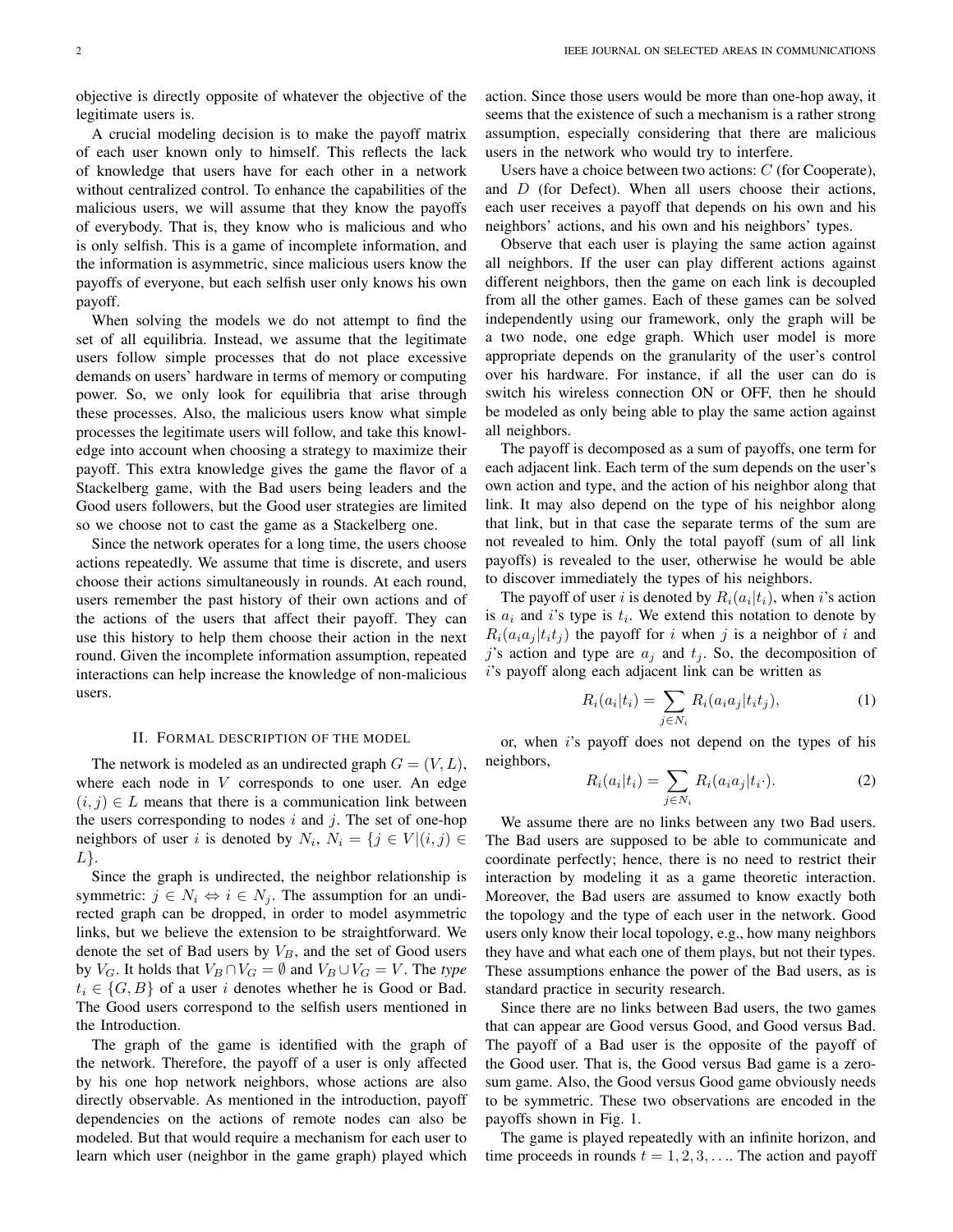$$
\begin{array}{ccc}\nC & D & C & D \\
C & r_1, -r_1 & r_2, -r_2 \\
D & r_3, -r_3 & r_4, -r_4\n\end{array}\n\qquad\n\begin{array}{ccc}\nC & D & \\
S_1, s_1 & s_2, s_3 \\
D & s_3, s_2 & s_4, s_4\n\end{array}
$$

Fig. 1. The two games that can take place on a link: Good versus Bad and Good versus Good. The payoffs reflect that the Good versus Bad game is zero-sum, and the Good versus Good game is symmetric. The row player is assumed to be Good in both cases.

of user *i* at round *t* are denoted with superscript *t*:  $a_i^t$  and  $R_i^t$ . Each Good user *i* remembers his own payoff and action at each past round, and the actions of his neighbors at each past round. The *n*-round *history* available to user  $i$  is defined to be the collection of all this information from round 1 up to and including round  $n$ :

$$
\mathcal{H}_i^{1...n} = \{R_i^t\} \cup \{a_j^t, j \in N_i \cup \{i\}\}, t = 1, \dots, n. \quad (3)
$$

User  $i$  then uses the *n*-round history to decide what his action will be in round  $n + 1$ . User i's strategy is a function that, for each *n*-round history and for all  $n$ , determines the probability with which user  $i$  will play  $C$ . The history is used to form estimates about actions expected of  $i$ 's neighbors at round  $n + 1$ . The estimates can either be directly about the neighbors' actions, or indirectly through first estimating their types and then the probability that, given their type, they will play a certain action.

The quantity  $R_i^{n+1}(C)$  is the expected round  $n+1$  payoff for user i, if he plays C at round  $n + 1$ .

$$
R_i^{n+1}(C) =
$$
  
\n
$$
\sum_{j \in N_i} R_i(CC|GB) \cdot \Pr(a_j^{n+1} = C|t_j = B) \cdot \Pr(t_j = B)
$$
  
\n
$$
+ \sum_{j \in N_i} R_i(CC|GG) \cdot \Pr(a_j^{n+1} = C|t_j = G) \cdot \Pr(t_j = G)
$$
  
\n
$$
+ \sum_{j \in N_i} R_i(CD|GB) \cdot \Pr(a_j^{n+1} = D|t_j = B) \cdot \Pr(t_j = B)
$$
  
\n
$$
+ \sum_{j \in N_i} R_i(CD|GG) \cdot \Pr(a_j^{n+1} = D|t_j = G) \cdot \Pr(t_j = G)
$$
  
\n(4)

We can similarly calculate  $R_i^{n+1}(D)$ . After all players choose their actions, they receive their payoffs and observe their neighbors' actions. They incorporate that information in their history, and update the probability estimates accordingly. The optimal strategy maximizes the game payoff  $R_i$ , which is a function of the per-round payoffs  $R_i^n, n = 1... \infty$ . In this paper, we consider the limit-of-means payoff  $R_i =$  $\lim_{T\to\infty}\frac{1}{T}$ er, we consider the fifth-of-filed payoff  $R_i = \sum_{n=1}^{T} R_i^n$ , and the  $\delta$ -discounted payoff  $R_i =$  $\lim_{T\to\infty} \overline{T} \sum_{n=1}^{n} R_i,$ <br> $(1-\delta) \sum_{n=1}^{\infty} \delta^{n-1} R_i^n.$ 

In Sections IV and V, we will give specifics of two models that instantiate the general model we just described. The difference will be, first and foremost, in the way that Good users treat collaboration with Bad users. In Section IV, collaboration with Bad users will be identical to collaboration with Good ones, that is, the costs and benefits will be the same in both cases. In Section V, the assumption will be that a Good user prefers to collaborate with Good users, but receives a negative payoff when collaborating with Bad users. So, he

will be able to detect that Bad users are among his neighbors, but he will not immediately know which are the Bad ones. There, the interest will be in how soon the Good user discovers which the Bad neighbors are. Additionally, upon discovering a Bad user, a Good user will be able to break the link that joins them, thus altering the game graph.

## III. RELATED WORK

Repeated games with incomplete information were introduced in [1]. The 2-person case is also discussed in [2], and, at greater depth, in [3].

The most relevant piece of game theoretic literature is [4]. There, the authors deal with the case of tree games with incomplete information, i.e., the graph of the game is a tree, the players have private information, but there is no history (the game is not repeated). They provide algorithms for finding approximate Bayes-Nash equilibria. Their algorithm does not generalize to non-tree graphs in an obvious way.

In the literature for inducing cooperation among network users, mostly selfish users have been studied, where incentives are provided for users to cooperate [5], [6]. However, they are modeling Malicious users as "Never Cooperative", without any further sophistication, since their main focus was discouraging selfish free-riders. There is no degree of selfishness that can approximate the behavior of our Malicious users. For example, in [7] the authors assume that the payoff function of a user is non-decreasing in the throughput experienced by the user. Our Bad users do not care about their data being transmitted. For the same reason, the model proposed in [8] does not apply (as the authors themselves point out).

In other related work [9] a modified version of Generous Tit for Tat is used (for an early famous paper in the history of Tit for Tat see [10]), but they have no notion of topology and, consequently, of neighborhoods. In their setting, each user is comparing his own frequency of cooperation to the aggregate frequency of cooperation of the rest of the network. In [11], a scheme is proposed for punishing users whose frequency of cooperation is below the one dictated by a certain Nash equilibrium. Aimed particularly against free-riding in wireless networks is [12], and also [13].

To the best of our knowledge, there has been no game theoretic modeling of malicious users as we describe them here. Malicious users are modeled in [14] in a game theoretic setting, but in a different way. The game they are considering is a virus inoculation game, in which selfish users decide whether to pay the cost for installing anti-virus software (inoculation), or not pay and risk getting infected. The malicious users declare that they have been inoculated, when in fact they have not, so as to mislead the selfish ones. After the selfish users have made their decisions, the attacker chooses an uninoculated user, uniformly at random, and infects him. The infection propagates to all unprotected users that can be reached from the initially infected users on paths consisting of unprotected users (the malicious ones are equivalent to unprotected). One major difference is that in this model the selfish users are assumed to know the topology of the network (a grid, in particular), whereas in our model they only know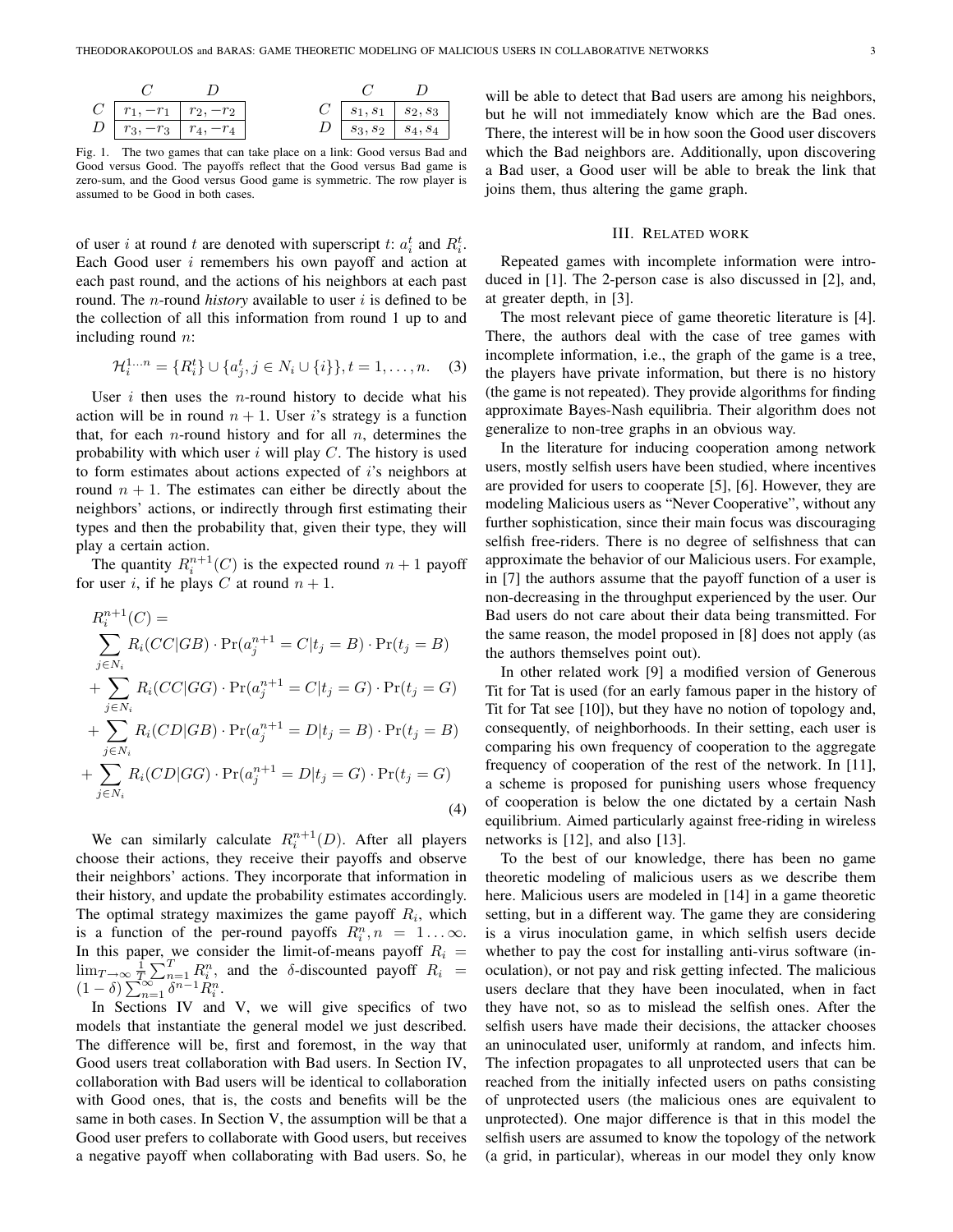| C | $N-E,E-N$ | $-E, E$ |
|---|-----------|---------|
| D | 0, 0      | 0, 0    |
|   |           |         |
|   | 67        |         |
|   |           |         |
| C | $N-E,N-E$ | E,0     |

Fig. 2. The two games that can take place on a link: Good versus Bad and Good versus Good.

their local neighborhood topology. Another difference is that the notion of Byzantine Nash Equilibrium that they consider is restricted to the strategies of the selfish users alone.

## IV. COLLABORATION IN THE FACE OF MALICE

There are two salient points introduced and used in this instantiation of the general model. First, Good users do not care if they cooperate with other Good users or with Bad users. They get the same costs and benefits in either case. Second, the Good users' indifference to the other players' type implies that Good users only care about estimating their neighbors' potential future actions, and not their type. A preliminary analysis of this model appeared in [15].

The main conclusion is that the higher the cost-to-benefit ratio for the Good users, the lower the achievable payoff for the Bad ones. Intuitively, a high cost-to-benefit ratio makes the Good users more demanding against their neighbors (Good or Bad, indifferently), so the Bad users cannot get away with very "bad" behavior.

## *A. Malicious and Legitimate User Model*

For the purposes of this section, we define a game with the payoffs shown in table form in Fig. 2 for the two pairs of types that can arise (Good versus Good, and Good versus Bad). We explain the payoffs as follows: In the example of a wireless network, a C means that a user makes himself available for communication, that is, forwarding traffic of other nodes through himself. A link becomes active (i.e., data is exchanged over it) only when the users on both endpoints of the link cooperate, that is, play  $C$ . Playing  $C$  is in line with what Good users want to achieve – good network operation – but it costs energy, since it means receiving and forwarding data. So, when both players on a link play  $C$ , the Good player (or both players, if they are both Good) receives N (for Network) minus E (for Energy) for a total of  $N - E$ . We assume  $N > E > 0$ , otherwise no player would have an incentive to play C. On the other hand, when a Good player plays  $C$  and the other player  $D$ , then the Good player only wastes his energy since the other endpoint is not receiving or forwarding any data. For this reason, the payoff is only  $-E$ . In general, the values of  $E$  and  $N$  provide a way to quantify the selfishness of Good users, if we allow these values to vary across users. That is, values  $E^i$  and  $N^i$ , instead of E and N, would signify user i's *personal* cost of spending energy, and his *personal* benefit from activating an adjacent link. The larger the ratio  $\frac{E^i}{N_i}$  $\frac{E^i}{N^i}$ , the more selfish the user.

The Bad user's payoff is always the opposite of the Good user's payoff. In particular, we do not assume any energy expenditure when the Bad users play  $C$ .

In a peer-to-peer network, a  $C$  would mean uploading high quality content (as well as, of course, downloading), and a  $D$ would be the opposite (e.g. only downloading). The benefit of cooperation is the increased total availability of files. The cost of cooperation  $E$  could be, for instance, the hassle and possible expense associated with continuing to upload after one's download is over. In a general social network, edges would correspond to social interactions, a C would mean cooperating with one's neighbors toward a socially desirable objective (like cleaning the snow from the sidewalk in front of one's house), and a  $D$  would mean the opposite of a  $C$ . The cost  $E$  and benefit  $N$  are also obvious here.

As we have discussed, we allow the Bad users to have all information about the past (their own moves, as well as everybody else's moves since the first round). On the other hand, the Good users follow a *fictitious play* process [16], that is, they assume that each of their neighbors chooses his actions independently at each round and identically distributed according to a probability distribution with unknown parameters (Bernoulli in this case, since there are only two actions available:  $C$  and  $D$ ). So, at each round they are choosing the action that maximizes their payoff given the estimates they have for each of their neighbors' actions. For example, if player i has observed that player j has played  $c$  Cs and  $d$ Ds in the first  $c + d$  rounds, then i assumes that in round  $t = c + d + 1$ , j will play C with probability  $\frac{c}{c+d}$  and D with probability  $\frac{d}{c+d}$ . We denote by  $q_j^t$  the estimated probability that j will play C in round  $t + 1$ , which is based on j's actions in rounds  $1, \ldots, t$ .

We choose the limit-of-means payoff as our repeated game payoff function:

$$
R_i = \lim_{T \to \infty} \frac{1}{T} \sum_{t=1}^{T} R_i^t.
$$
 (5)

Let us now calculate the expected payoff for each of the two actions of a Good user. We assume that  $t$  rounds have been completed, and Good user  $i$  is contemplating his move in round  $t + 1$ . The following equation is an instantiation of the generic payoff equation (4) for the specific payoffs shown in Fig. 2.

$$
R_i^{t+1}(C|G) = \sum_{j \in N_i} \{q_j^t R_i(CC|G) + (1 - q_j^t) R_i(CD|G)\}
$$
  
=  $N \cdot \sum_{j \in N_i} q_j^t - |N_i| \cdot E$   
 $R_i^{t+1}(D|G) = 0.$  (6)

So, in order to decide what to play, user  $i$  has to compare the expected payoffs that the available actions will bring. Action C will be chosen if and only if  $R_i(C|G) \geq R_i(D|G)$ , that is, if and only if

$$
\sum_{j \in N_i} q_j^t \ge |N_i| \frac{E}{N}.\tag{7}
$$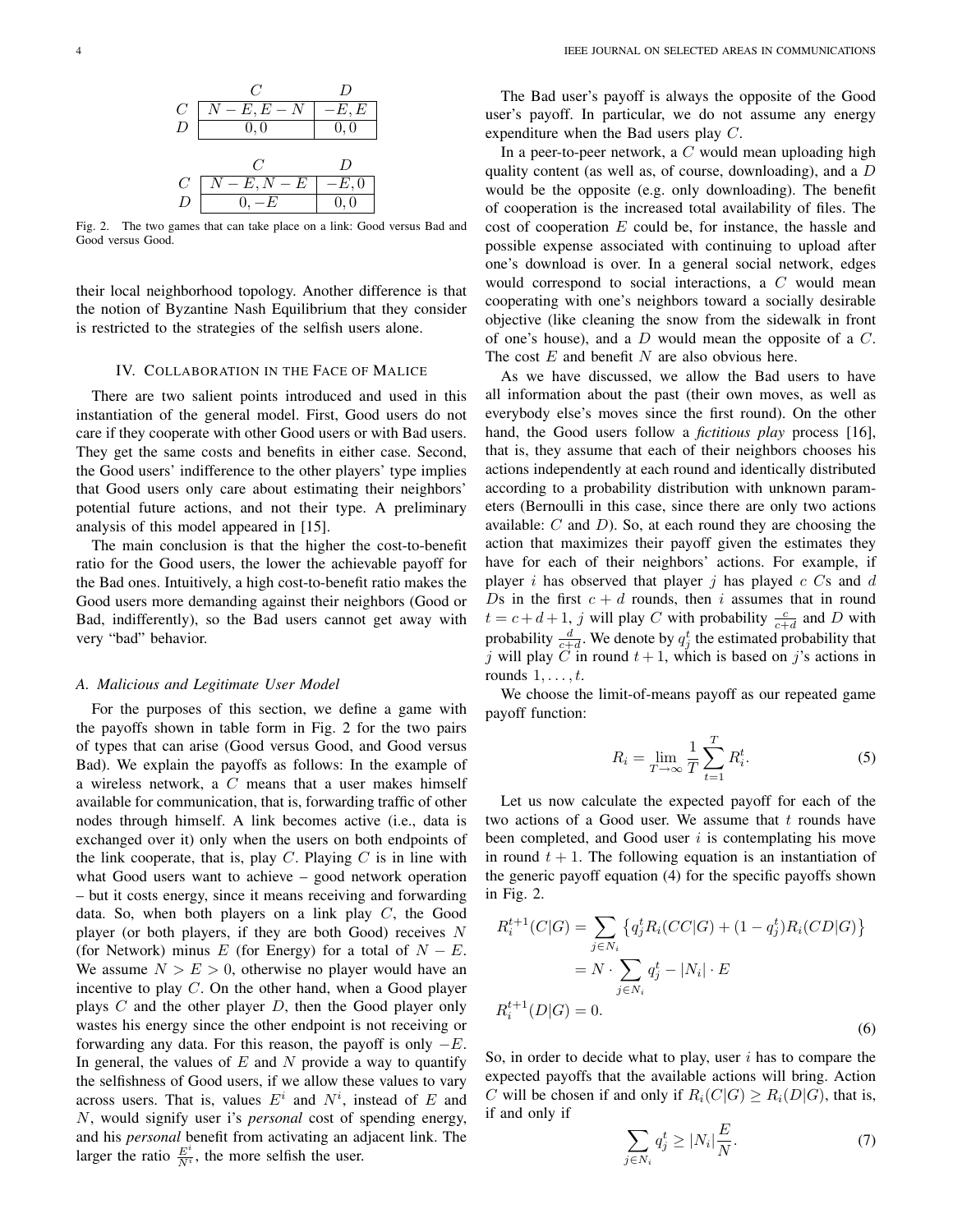We can see why the ratio  $\frac{E}{N}$  can encode the selfishness of a user. It is the empirical frequency of cooperation per neighbor that the user expects to see before cooperating himself. The simplicity of (7) makes the implementation of the Good user behavior particularly easy, since they only need to keep track of one number for each neighbor, as opposed to the whole history of actions observed. It remains to see what the Bad users can do against this strategy. On the one hand, perhaps they can exploit its simplicity to gain the upper hand against the Good users. On the other hand, the fact that the Bad users have full knowledge of the history and can achieve perfect coordination in their actions may not be very useful here. The reason is that Good users only care about the frequencies of the actions that they observe, and the Bad users may achieve nothing by more elaborate strategies.

## *B. Searching for a Nash Equilibrium*

In game theory, the main solution concept is the Nash Equilibrium. In our case, we have already restricted the Good players' strategies to fictitious play, so the Nash Equilibrium will be restricted to be obtainable through fictitious play. More formally, the Nash Equilibrium in our case would be a vector  $\vec{s} \in [0,1]^{|V|}$ , where  $s_i$  is the strategy of user i, i.e., the function of the *n*-round history that determines the probability with which user i plays C at round  $n+1$ . What a Good user plays will be determined by the choice of strategies by all the Bad users. Given a choice of strategies  $\vec{s}_B$  by the Bad users, the responses of the Good users are determined by the fictitious play process. It is then easy to determine the payoffs for every user (Good or Bad).

In general, a change in the strategy of a Bad player  $i$  will affect the payoffs of other Bad players, too, since it will change the optimal responses of Good users that could, e.g., be common neighbors of  $i$  and other Bad users. So, the definition of the Nash Equilibrium we gave earlier could be expanded to regard the Bad players as a team that aims to maximize the sum of their payoffs, rather than each Bad user trying to maximize his own individual payoff. In Section IV-C, we will see what happens in the "Uncoupled Configurations": the set of configurations (i.e., values for  $E$  and  $N$ , graphs, and associated Good/Bad node placements) where local payoff maximization by each Bad user is equivalent to maximization of the sum of all the Bad users' payoffs. In Section IV-D we will examine in an example exactly how a general configuration differs, and hint at a heuristic solution.

# *C. The Uncoupled Configurations*

Let us start with the case of a single Bad player in the whole network. Since no other Bad players exist, the choice of the Bad user will only affect his own payoff. We will see what he has to do in order to maximize his payoff in a tree topology where the Bad player is at the root of the tree.

Assume that the Bad user – labeled user  $0$  – has k neighbors, labeled  $1, \ldots, k$ . We also assume that all the Good users will start by playing  $C$ , and will only change to  $D$  if they are forced by the Bad user. Applying (7) for each neighbor, we see that each expects to see a different sum of empirical frequencies from his own neighbors in order to keep playing  $C$ . User i expects to see a sum of empirical frequencies that is at least  $\frac{E}{N}|N_i|$ . Since all of *i*'s neighbors except user 0 are Good, they will at least start by playing  $C$ , so user i will see a sum of frequencies equal to  $|N_i| - 1$  from them. So, in order to make user i play C at round  $t + 1$ , the Bad user should, in the first t rounds, play C with a large enough empirical frequency. We call the minimum such empirical frequency the *threshold*  $t_i$ :

**Definition 1.** *The* threshold  $t_i$  *of a Good user i is the empirical frequency of* C*s that his Bad neighbor needs to play, so that* i *keeps playing* C*. We assume that all the Good neighbors of* i *play* C*.*

$$
t_i = \max\left\{\frac{E}{N}|N_i| - (|N_i| - 1), 0\right\}
$$
 (8)

Observe that  $t_i$  is decreasing as  $|N_i|$  increases, since  $E <$ N. Also,  $t_i$  increases as E increases towards N, that is, as the selfishness of user  $i$  grows.

Without loss of generality, we assume that the Bad user's neighbors are labeled in increasing order of  $t_i$ . So,  $t_1$  <  $t_2 < \ldots < t_k$ . We will now describe a strategy that provably achieves optimal limit-of-means payoff for the Bad user. The proof proceeds in two steps. First, we assume the Bad user only has one Good neighbor, whose threshold is  $\theta$ . We describe and prove the optimality of a strategy as a function of  $\theta$  in this case, and then show how it changes when the Bad user has more than one Good neighbor.

*1) One Bad user with one Good neighbor:* The Bad user can choose any strategy s he wants, where the space of all strategies is the set of infinite-length vectors of  $Cs$  and  $Ds$ :  $S = \{C, D\}^{\infty}$ . In choosing a strategy, his objective is to maximize his limit-of-means payoff, knowing that the Good user will play  $C$  in the first round, and then play according to fictitious play (FP). Strategies can be constructed that result in non-convergent payoffs, but we do not concern ourselves with them. Let  $\theta$  be the threshold to be exceeded by the Bad user's them. Let  $\theta$  be the threshold to be exceeded by the Bad user s<br>empirical frequency of Cs  $q_0^t = \sum_{s=1}^t \mathbf{1}_{\{a_0^s = C\}}$  in order for the Good user to play C. Since  $\theta$  and  $q_0^t$  are known to the Bad user, he can predict after the end of round  $t$  what the Good user will play at round  $t + 1$ .

The limit-of-means payoff for the Bad user is:

$$
R_0 = \lim_{T \to \infty} \frac{1}{T} \sum_{t=1}^T R_0^t
$$
(9)  
= 
$$
\lim_{T \to \infty} \frac{1}{T} \sum_{t=1}^T \left( E - N \mathbf{1}_{\{a_0^t = C\}} \right) \mathbf{1}_{\{q_0^{t-1} \ge \theta\}}.
$$

We now prove that no strategy can achieve a payoff higher than  $(1 - \theta)E$ . Then we will describe a strategy that achieves this payoff, and is, as a consequence, optimal. So we can conclude that the more selfish the Good user is, the lower the maximum payoff for the Bad user. Selfishness makes the Good users more demanding, and more likely to stop participating in the network, which would make the payoff of the Bad user 0.

**Theorem 1.** *For any strategy,*  $R_0 \leq (1 - \theta)E$ .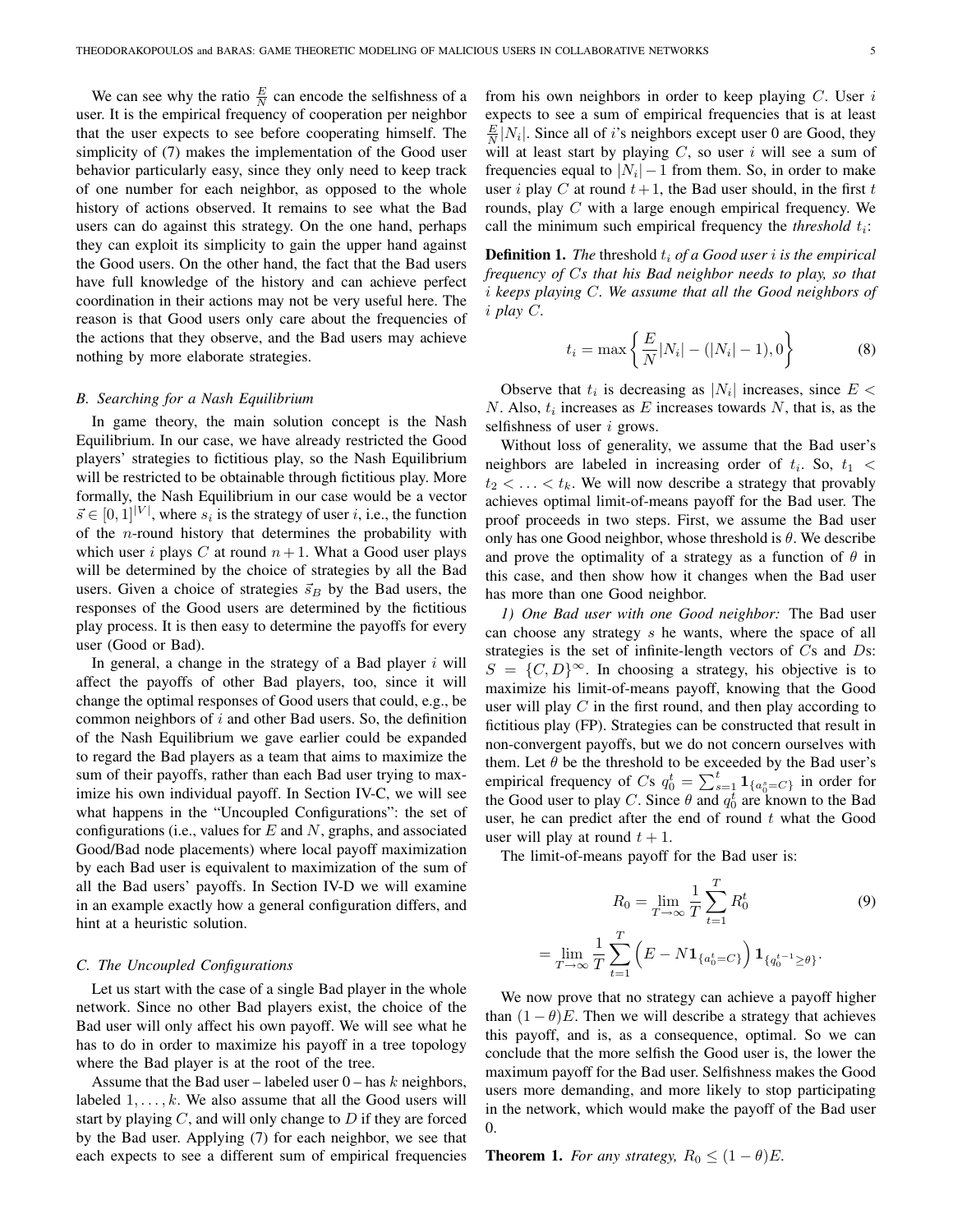*Proof:* We will assume  $R_0 > (1 - \theta)E$ , and reach a contradiction:

$$
R_0 > (1 - \theta)E \Rightarrow
$$
  
\n
$$
\Rightarrow \lim_{T \to \infty} \frac{1}{T} \sum_{t=1}^T \left(1 - \frac{N}{E} \mathbf{1}_{\{a_0^t = C\}}\right) \mathbf{1}_{\{q_0^{t-1} \ge \theta\}} > 1 - \theta
$$
  
\n
$$
\Rightarrow \lim_{T \to \infty} \frac{1}{T} \sum_{t=1}^T \mathbf{1}_{\{a_0^t = C\}} < \theta
$$
  
\n
$$
\Rightarrow \lim_{T \to \infty} q_0^T < \theta
$$
  
\n
$$
\Rightarrow \exists T_0 \text{ such that } \forall T > T_0 : q_0^T < \theta
$$
  
\n
$$
\Rightarrow \exists T_0 \text{ such that } \forall T > T_0 : \text{Good plays } D \text{ at } T + 1
$$
  
\n
$$
\Rightarrow \exists T_0 \text{ such that } \forall T > T_0 : R_0^{T+1} = 0
$$
  
\n
$$
\Rightarrow R_0 = 0,
$$

where we have used the facts that  $N \geq E$ , and  $\mathbf{1}_{\{.\}} \leq 1$ . So we have reached a contradiction, which proves the theorem.

**Theorem 2.** The strategy 
$$
s^*(\theta)
$$
:  
\n
$$
a_0^t = \begin{cases} D & t = 1, \\ C & t > 1, \\ D & t > 1, \\ B & t > 1, \end{cases} and  $a_0^{t-1} \geq \theta$   
\nachieves payoff  $R_0 = (1 - \theta)E$ .
$$

*Proof:* The first step is proving that the empirical frequency of Cs of this strategy converges to  $\theta$ , so the empirical frequency of Ds converges to  $1 - \theta$ .

We will omit the subscript 0 from  $q_0^t$  for convenience. We partition the set of all time instants (rounds) into four subsets:

1)  $T_1 = \{t | q^t \ge \theta, a^{t+1} = D, q^{t+1} \ge \theta\}$ 2)  $T_2 = \{t | q^t \ge \theta, a^{t+1} = D, q^{t+1} < \theta\}$ 3)  $T_3 = \{t | q^t < \theta, a^{t+1} = C, q^{t+1} \ge \theta\}$ 4)  $T_4 = \{t | q^t < \theta, a^{t+1} = C, q^{t+1} < \theta\}$ 

**Lemma 1.** *The set*  $T_2 \cup T_3$  *has an infinite number of elements. Also,*  $\sup T_2 \cup T_3 = \infty$ .

*Proof:* Assume  $|T_2 \cup T_3| \leq \infty$ . Then,  $\exists K$  <  $\infty$  such that  $(\forall t > K : q_t < \theta)$  or  $(\forall t > K : q_t \ge \theta)$ . But, according to the strategy,  $q_t \geq \theta \Rightarrow a^{t+1} = D \Rightarrow$  $\exists K'$  such that  $q_{K'} < \theta$ , and similarly for  $q_t < \theta$ . So we have reached a contradiction. The second part of the lemma follows immediately, since the set  $T_2 \cup T_3$  is a subset of the positive integers, and as such has no finite accumulating points.

Lemma 2. *Along the infinite subsequence of time instants in*  $T_2 \cup T_3$ , the empirical frequency of Cs under the strategy  $s^*(\theta)$ *converges to* θ*.*

*Proof:*

$$
t \in T_2 \Rightarrow q^{t+1} < \theta \le q^t
$$
\n
$$
\Rightarrow \frac{tq^t}{t+1} = q^{t+1} < \theta \le q^t < \frac{tq^t+1}{t+1} \qquad (11)
$$
\n
$$
t \in T_3 \Rightarrow q^t < \theta \le q^{t+1}
$$

$$
\Rightarrow \frac{tq^t}{t+1} < q^t < \theta \le q^{t+1} = \frac{tq^t + 1}{t+1} \tag{12}
$$

So,  $t \in T_2 \cup T_3 \Rightarrow \frac{tq^t}{t+1} \leq \theta \leq \frac{tq^t+1}{t+1}$ . Subtracting  $q^t$  from the three parts of the inequality, and recalling that  $q^t \leq 1$ , we get that  $-\frac{1}{t+1} \leq \theta - q^t \leq \frac{1}{t+1}$ . Letting  $t \in T_2 \cup T_3$  go to infinity (which we can do because of Lemma 1), we reach the desired conclusion.

Lemma 3. *The empirical frequency of* C*s under the strategy*  $s^*(\theta)$  *converges to*  $\theta$ *:*  $\lim_{t\to\infty} q_t = \theta$ *.* 

*Proof:* From Lemma 2,  $\lim_{t\to\infty, t \in T_2 \cup T_3} q^t = \theta$ . By the definition of  $q_t$ , and of the sets  $T_1$  and  $T_4$ , the distance  $|q^t - \theta|$ is decreased by actions  $a_0^t$  taken whenever  $t \in T_1 \cup T_4$ . Given  $\epsilon > 0$ , we pick  $K(\epsilon) = \min\{t | t \in T_2 \cup T_3 \wedge \frac{1}{t+1} < \epsilon\}.$  Then,  $\forall t > K(\epsilon) : |q^t - \theta| < \epsilon$ , so  $\lim_{t \to \infty} f_t = \theta$ .

Having proven that  $q^t \rightarrow \theta$ , it follows that the empirical frequency of the Ds that the Bad player plays converges to 1− $\theta$ . But, by construction of the strategy  $s^*(\theta)$ , each D brings a round-payoff of  $E$  and each  $C$  brings a round-payoff of 0, so from (9) the game-payoff of  $s^*(\theta)$  is  $(1 - \theta)E$ .

# **Corollary 1.** *The strategy*  $s^*(\theta)$  *is optimal for the Bad user.*

*Proof:* Follows from Theorems 1 and 2. The description of strategy  $s^*(\theta)$  is equivalent to "Play C when the Good user will play  $D$ , and play  $D$  when the Good user will play  $C$ ". Then, it follows directly that the frequency of the Cs played by the Good user converges to  $1 - \theta$ , and the payoff that the Good user receives from the Bad user is  $(1 - \theta) \cdot (-E)$ .

*2) One Bad user with many Good neighbors:* Each Good neighbor  $i, 1 \leq i \leq k$  compares  $q_0^t$  with a different threshold  $t_i, 1 \leq i \leq k$  before deciding whether to cooperate at round  $t + 1$ . The Bad user will choose the strategy  $s^*(t_i^*)$  that gives him the highest limit-of-means payoff. In particular, out of the k Good neighbors, the  $i^* - 1$  with lower thresholds than  $t_i^*$ will play always C, the  $k - i^*$  with higher thresholds will play always D, and the  $i^{*th}$  neighbor will behave as the single Good neighbor in the preceding section. So, the payoff for the Bad user will be:

$$
R_0(s^*(t_i^*)|B) = (i^*-1) \cdot \{t_i^*(E-N) + (1-t_i^*)E\}
$$
  
+  $(k-i^*) \cdot \{t_i^* \cdot 0 + (1-t_i^*) \cdot 0\}$   
+  $(1-t_i^*)E$   
=  $(i^*-1)(E-Nt_i^*) + (1-t_i^*)E$  (13)

Again, we see that the more selfish the Good users (higher thresholds  $t_i$ ), the lower the payoff for the Bad user.

Since the thresholds  $t_i, 1 \leq i \leq k$  are known to the Bad user, he can pick the value for  $i^*$  that maximizes his payoff. He then follows  $s^*(t_i^*)$  augmented with an initial stage: Play  $n_C$  initial Cs and then  $n_D$  Ds, so that  $t_{i^*-1} < \frac{n_C}{n_C + n_D} < t_i^*$ . In this way, the Bad user makes sure that all Good users with thresholds below  $t_i^*$  play  $C$  forever. This initial stage is of finite duration so it does not affect the game payoff computed above. After the initial stage, the Bad user reverts to the strategy  $s^*(t_i^*)$ . The optimality proof of the strategy then follows the one in the preceding section. The intuition behind the proof is that any strategy with a higher payoff would have to have an empirical frequency of  $Cs$  lower than the chosen optimal threshold, thus making more Good users start playing  $D$ , thus reducing the (claimed) higher payoff.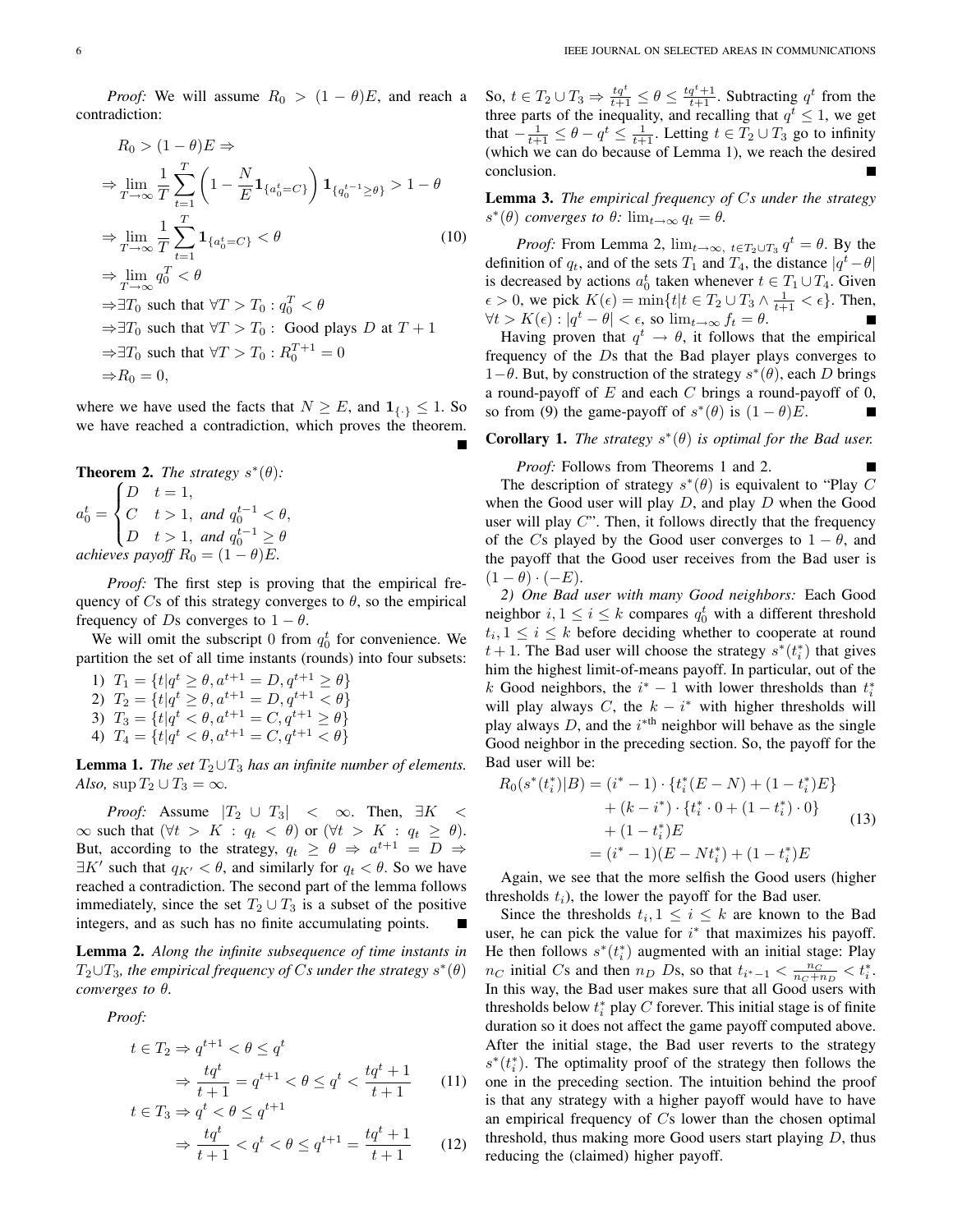

Fig. 3. Example to contrast the uncoupled with the general configuration. Shown next to each node is its threshold. The black nodes are the Bad users. Depending on the value of  $\frac{E}{N}$ , the Bad users may or may not need to coordinate to maximize the sum of their payoffs. In particular, if  $\frac{E}{N} > \frac{2}{3}$ , they need to coordinate.

When the Bad user plays the augmented  $s^*(t_i^*)$  strategy, as we have said  $i^*-1$  of his neighbors will play  $C, k-i^*$  will play D, and one will play both  $C$  and  $D$ . The ones who play at least some  $D$  may cause their own neighbors to start playing  $D$ , and so on. However, the Ds cannot, by propagating, influence the other Good neighbors of the Bad user: That is a consequence of the tree topology that we have assumed, since the only path that joins two one-hop neighbors of the Bad user, goes through the Bad user. So, tree topologies with a single Bad node are uncoupled configurations. What happens when there are multiple Bad users in a general topology? Can we have an uncoupled configuration then?

If so, the Nash equilibrium consists of the Bad users playing their augmented  $s^*(t_i^*)$  strategy for a suitable  $t_i^*$  each, and the Good users following fictitious play as they have been constrained to do. It is then straightforward to compute the payoffs of the Good and Bad users. In what follows, we will see these considerations coming into play in the more general case.

# *D. Example and General Configuration*

We now examine a specific example, shown in Fig. 3, to see the difference between the uncoupled and the general configurations. There are two Bad users, labeled  $B_1$  and  $B_2$ , and three Good users. Shown in the picture are the thresholds of the Good users. If  $\frac{E}{N} \leq \frac{1}{2}$ , the thresholds are nonpositive, so both Bad users can play  $D$  forever without causing the Good users ever to play  $D$ . That would be the payoff maximizing strategy for the Bad users, given that the Good users play according to fictitious play. The payoff for each Bad user would be  $E$ , the payoff for the Good user in the middle would be  $2(N - E)$ , and the payoff for each of the other two Good users would be  $N-2E$ . Since the Bad players optimize separately, but the resulting strategy also optimizes the sum of their payoffs, this configuration is an uncoupled one.

For any values of  $\frac{E}{N} > \frac{1}{2}$ , the strategy maximizing each Bad user's payoff separately is  $s^*(2\frac{E}{N} - 1)$ . That strategy causes their two Good neighbors to play  $C$  with frequency  $1 - (2\frac{E}{N} - 1) = 2 - 2\frac{E}{N}$ . So the Good user in the middle sees a total frequency of  $4 - 4\frac{E}{N}$ , which needs to be at least  $2\frac{E}{N}$ for him to cooperate. So, as long as  $\frac{E}{N} \leq \frac{2}{3}$ , he will play  $\ddot{C}$ forever, and the thresholds of the other two Good users will hold. The payoffs will be  $2(1 - \frac{E}{N})E$  for each Bad user, and accordingly for the Good users. So we are still in an uncoupled configuration. However, if  $\frac{E}{N} > \frac{2}{3}$ , then the Good user in the middle will not cooperate, so the other two Good users will not see the total empirical frequency that they require. As a consequence, they will all play D, and the Bad users' payoff will be reduced to zero. So, the Bad users can no longer optimize separately.

A heuristic solution would then be for one of the Bad users to make a "sacrifice" and choose a strategy that gives him a payoff that is lower than the one he would get if he were alone in the network. The rationale would be that the other Bad user would gain in payoff enough to cover the difference lost, and even more.

## V. DETECTING MALICIOUS USERS

In this part, the general scenario that we want to capture is the following: Good users want to cooperate with other Good users, but not with Bad users. Bad users, on the other hand, want to cooperate with Good users. The Good are unaware of who is Good and who is Bad, but since the game is played repeatedly they can gradually detect the Bad ones. We will explore strategies that the Good users can follow to detect and isolate the Bad ones. It resembles an intruder detection framework in the following sense: There is a mechanism to detect the existence of malicious users in a user's neighborhood, but cannot identify exactly which the malicious users are. They may be eavesdroppers who monitor traffic (through cooperating in the network operation, i.e., playing  $C$ ) and try to learn and then leak sensitive information. The mechanism is then supposed to be able to detect the leak. As a result, the existence of malicious users would be deduced, but not their identity. Alternatively, they may inject malformed packets in the network (worms, etc.), which cannot be traced back to them.

Note that we will not be assuming collusion among the Bad users, although this can be an extension of our model. Also, our model for the Bad users means that they benefit from cooperating for as long as possible without getting caught. So, we do not cover situations where a single cooperation between a Bad and a Good user is enough, e.g., to destroy the whole network.

Our main conclusion is that the optimal policy for the Bad users is to always cooperate, aiming to maximize their shortterm payoff, even though this may result in a quick detection. The intuition is that, even when the Bad user is hiding, some of the Good users are eliminated as potential candidates for being Bad. As a consequence, the Bad users still come closer to being detected, but do not gain any payoff when hiding.

Again, playing  $C$  corresponds to making oneself available for communication (e.g. sending/receiving data). Playing D corresponds to shutting down all communications to and from the user. After all users have chosen an action, each user learns his neighbors' actions (i.e. which neighbor played which action), and his own payoff for that round, which depends only on his own action and these of his neighbors. Note that a user's payoff is known only to him, and is never reported to others. If a Good user is able to tell that a particular neighbor of his is Bad, then he can sever the link that joins them, so as not to be affected by that neighbor's actions in the future. In Section V-A, we will discuss how Good users can detect Bad ones.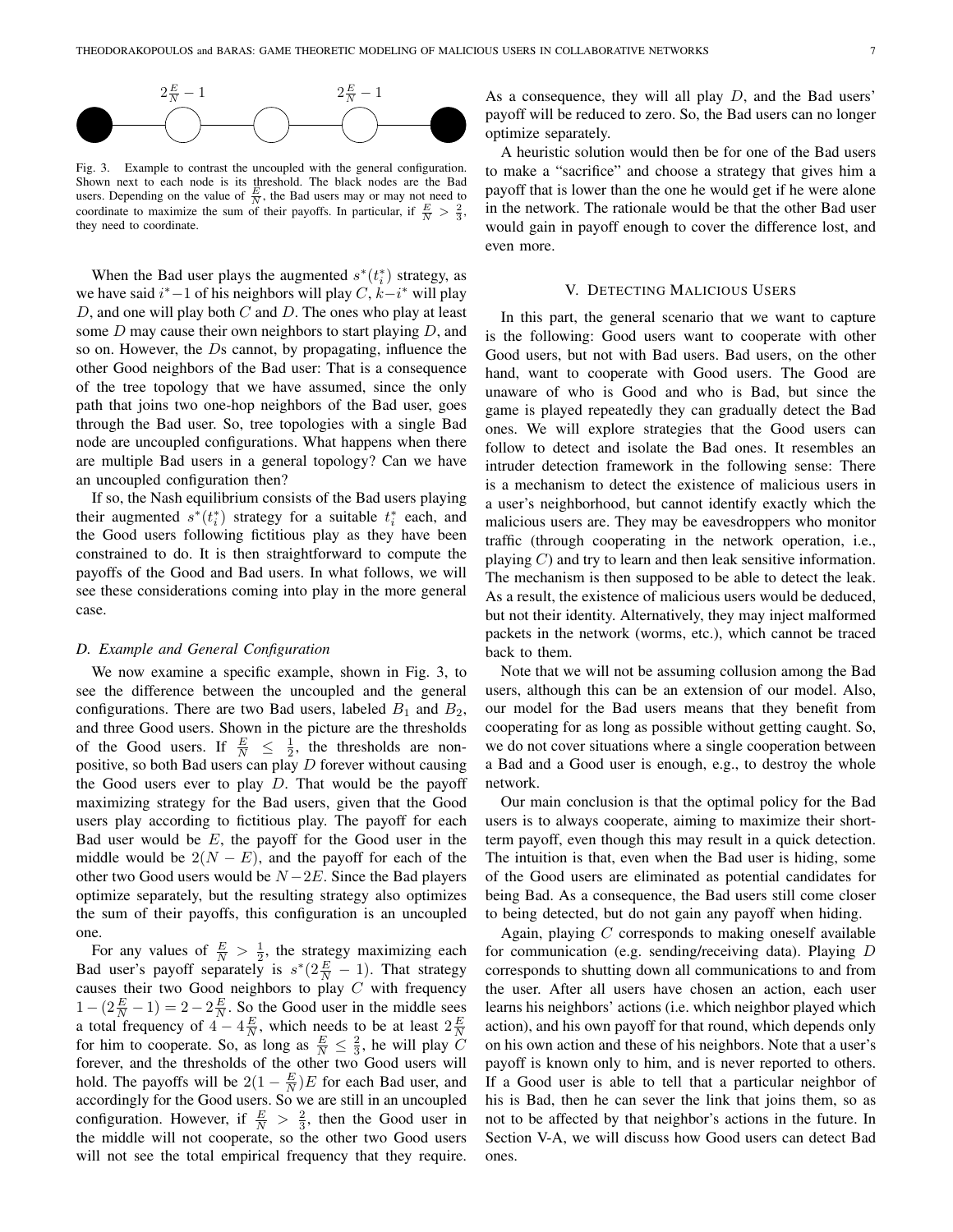| $C \begin{bmatrix} -1, +1 & 0, 0 \end{bmatrix}$                  |  | $C \left[ \frac{+1, +1 \left[ 0, 0 \right]}{+1, +1 \left[ 0, 0 \right]} \right]$ |  |
|------------------------------------------------------------------|--|----------------------------------------------------------------------------------|--|
| $D \begin{array}{ c c c } \hline 0,0 & 0,0 \ \hline \end{array}$ |  | $D \begin{bmatrix} 0,0 & 0,0 \end{bmatrix}$                                      |  |

Fig. 4. The two games that can take place on a link: Good versus Bad and Good versus Good.

At round t, the payoff  $R_i^t$  of a Good user i who played C equals the number of Good neighbors who played  $C$  minus the number of Bad neighbors who played  $C$ . This reflects the preference of Good nodes to cooperate with other Good nodes and not with Bad ones. A Good user who played  $D$  receives a zero payoff regardless of the actions of the neighbors. This means that he risks no losses, but he has no gain, he learns nothing about his neighbors, and his neighbors learn nothing about him. The payoff of a Bad user who plays  $C$  is equal to the number of his Good neighbors who played  $C$  (remember that a Bad user has only Good neighbors). So, it is the opposite of  $R_i^t$ . We can translate the above considerations to payoffs, shown in Fig. 4 for the two possible games (Good versus Good and Good versus Bad).

# *A. Analysis*

To simplify the analysis, we will concentrate on a star topology network, where the central node is a Good user, and his neighbors are  $N$  Good users and 1 Bad. We assume that the central node knows that he has exactly one Bad neighbor, but he does not know who that is. We will see that the assumption that only one Bad user exists can be removed without significant conceptual change in the analysis.

Note from the previous discussion that Good users only learn the total payoff they receive after each round, and not the per-link payoffs they receive due to their interactions with individual neighbors. So, they cannot immediately tell which of their neighbors are Good and which are Bad, but they do get some information about the types of their neighbors. In what follows, we will describe strategies for the Good and Bad players that form a Nash equilibrium. For the most part, we will be seeing things either from the central Good user's point of view, or from the point of view of the Bad user. Since in a general network all Good nodes will see themselves in the role of a central node in a (local) star topology, we are looking for strategies that are symmetrical with respect to Good nodes. That is, we want all the Good nodes to follow the same rules when choosing what to play.

Assume that the central Good user  $i$  has memory of the past history (own and neighbor moves, as well as received payoffs). Let  $CN_i^t$  (resp.  $DN_i^t$ ) be the subset of *i*'s neighbors that play C (resp. D) at round t. We assume that i plays C at round t, so *i*'s payoff at round t is  $|CN_i^t|$  if the Bad user played D, or  $|CN_i^t| - 2$  if the Bad user played C (Remember that a C from a Good user gives  $+1$ , whereas from a Bad user it gives −1.). So, just by looking at his payoff, the central Good user  $i$  can deduce whether the Bad user played  $C$  or  $D$  at round t. The Bad user is then known to be either in the set  $CN_i^t$  or in  $DN_i^t$ . Without loss of generality, let's assume that the Bad user played  $C$ .

In the next round  $(t + 1)$ , if the Bad user plays C again, then *i* can deduce that he is in the intersection  $CN_i^t \cap CN_i^{t+1}$ . If he plays D, then he is in  $CN_i^t \cap DN_i^{t+1}$ . This sequence of sets (the sequence of *hiding sets*, the initial of which is  $N_i$ ) is non-increasing, but the Bad user will only be detected if the sequence converges to a singleton set. If the behavior of the Good users is deterministic, then the Bad user can imitate a Good user, and he will never be discovered. However, if the Good nodes choose their actions in a randomized manner, they are no longer predictable.

We will look at the simplest possible randomization: each Good user plays  $C$  with probability  $p$  independently at each round. We will use the δ-discounted payoff: Given an infinite sequence of round payoffs  $\{R_i^t, t = 1, 2, \ldots\}$ , the game payoff sequence of found payons  $\{R_i, i = 1, 2, \ldots\}$ , the game payon<br>for user i is  $R_i = (1 - \delta) \sum_{t=1}^{\infty} \delta^{t-1} R_i^t$ . In our case,  $\delta$ could correspond to how long the users think that the network will keep operating. To be precise,  $\delta$  could be seen as the probability that the network will collapse at time  $t + 1$ , given that it has been operating up to and including time  $t$ . We do not claim that playing such a strategy is optimal among all strategies, but we will prove that, for  $\delta$  sufficiently close to 1, such a simple randomization strategy (for any value of  $p$ ) is indeed optimal among all strategies. For a given value of  $\delta$ , we will find the probability  $p$  that maximizes the central Good user's payoff among all iid randomization strategies.

To compute the payoff, we split the network evolution into two stages: pre-detection and post-detection of the Bad user. In the pre-detection stage, the Good users start by playing  $C$  with probability  $p$ , and we assume that the Bad user always plays C. We will see that this is the best that the Bad user can do. We again use the generic payoff equation (4) with the specific payoffs shown in Fig. 4. Moreover, the Bad users always play C, so  $Pr(a_j^{t+1} = C | t_j = B) = 1$ . We know that there is exactly one Bad neighbor, so for each  $j$  the probability that j is Bad is  $Pr(t_j = B) = \frac{1}{|HS^t|}$  if j is in the round-t hiding set  $HS<sup>t</sup>$  and zero otherwise. The expected round t payoff for the central Good user  $i$  is

$$
R_i^t(C) = \sum_{j \in N_i} R_i(CC|GB) \Pr(a_j^t = C | t_j = B) \Pr(t_j = B)
$$
  
+ 
$$
\sum_{j \in N_i} R_i(CC|GG) \Pr(a_j^t = C | t_j = G) \Pr(t_j = G)
$$
  
= 
$$
\sum_{j \in H S^t} (-1) \cdot 1 \cdot \frac{1}{|HS^t|} + (+1) \cdot p \cdot \frac{|HS^t| - 1}{|HS^t|}
$$
  
+ 
$$
\sum_{j \in N_i \setminus H S^t} (+1) \cdot p \cdot 1
$$
  
= 
$$
p(N_i - 1) - 1,
$$
 (14)

when he plays  $C$ , and

$$
R_i^t(D) = 0,\t(15)
$$

when he plays D. Recalling that  $N_i - 1 = N$  is the number of Good neighbors, the overall expected payoff for user  $i$  at round  $t$  is

$$
R_i^t = \Pr(a_i^t = C)R_i^t(C) + \Pr(a_i^t = D)R_i^t(D)
$$
  
=  $p(pN - 1)$  (16)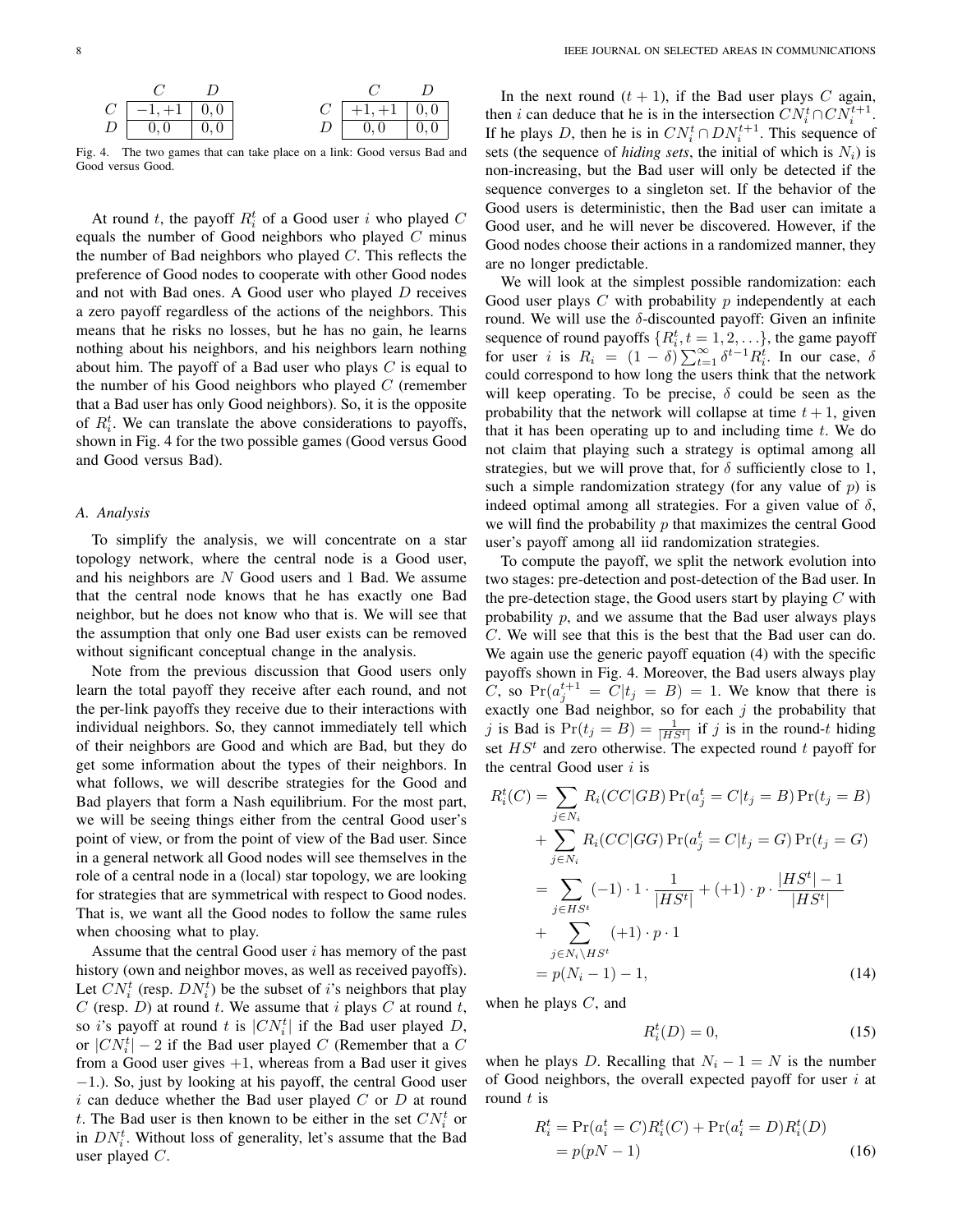After the Bad user has been detected, the link to him is severed and the Good nodes are free to play C forever. So, the central Good user's payoff is N from then on  $(+1)$ from each one of the  $N$  Good neighbors). We now compute the total game payoff for the central Good user. Define the random variable M to be the number of observations needed to be made by the Good user until detection. Define the random variable  $R$  to be the number of rounds until detection. Obviously,  $M \leq R$ , since observation rounds are only the rounds when the central Good user plays C. To compute the distribution of  $M$  observe that each of the Good neighbors remains in the hiding set for as long as he plays  $C$  at each observation round. Each  $C$  is played independently at each round with probability  $p$ , so each Good neighbor remains in the hiding set for a geometrically distributed number of observation rounds.

$$
Pr(M \le m) =
$$
  
= Pr(After *m* obs. rounds,  $|HS| = 1$ )  
= Pr(After *m* obs. rounds, all Good nh have played  $\ge 1D$ )  
=  $(1 - pm)N$   
 $\Rightarrow Pr(M = m) = (1 - pm)N - (1 - pm-1)N$  (17)

To compute the distribution of  $R$  – the number of rounds until detection – observe that, given the number of observation rounds M, the conditional distribution  $Pr(R = r|M = m)$  is a negative binomial. It is the number of rounds needed to have  $m$  "successes", each "success" happening with probability  $p$ .

$$
\Pr(R = r) =
$$
\n
$$
= \sum_{m=1}^{r} \Pr(R = r, M = m)
$$
\n
$$
= \sum_{m=1}^{r} \Pr(R = r | M = m) \Pr(M = m)
$$
\n
$$
= \sum_{m=1}^{r} {r-1 \choose m-1} p^{m} (1-p)^{r-m} ((1-p)^{m}) - (1-p)^{m-1})^{N}
$$
\n(18)

For the total game payoff, we have:

$$
R_i(\delta, p, N) =
$$
  
=  $(1 - \delta) \mathbf{E} \left\{ \sum_{t=1}^R \delta^{t-1} p(pN - 1) + \sum_{t=R+1}^\infty \delta^{t-1} N \right\}$   
=  $\frac{(1 - \delta)}{\delta} \left( p(pN - 1) \mathbf{E} \left[ \sum_{t=1}^R \delta^t \right] + N \mathbf{E} \left[ \sum_{t=R+1}^\infty \delta^t \right] \right)$  (19)

We define

$$
S(p,\delta) = \sum_{r=1}^{\infty} \delta^r \Pr(R=r)
$$
 (20)

and after some calculations we can see that the payoff can be rewritten as:

$$
R_i(\delta, p, N) = p(pN - 1)(1 - S(p, \delta)) + NS(p, \delta).
$$
 (21)

Corollary 2. *Given any value for* p*, the strategy "Play* C *independently with probability* p*" is optimal for the Good*

Fig. 5. Payoff  $R_i$  and optimal probability of cooperation  $p$  versus discount factor  $\delta$ . When  $\delta$  is close enough to 1, it becomes worthwhile for the Good users to aim for detection. Otherwise, the best thing they can do is always cooperate, and not try to detect the Bad user.

*users among all possible strategies for* δ *sufficiently close to l*, *i.e.*,  $\delta \in [\delta^*(p), 1]$ .

*Proof:* For  $\delta \to 1$ , we can see that  $S(p, \delta) \to 1$ , so the payoff  $R_i(\delta, p, N) \to N$ , which is the maximum achievable by any strategy, since it corresponds to receiving the maximum per-round payoff  $N$  at every round. Another way of proving the same result is observing that, for any  $p$ , detection is achieved in a finite number of rounds with probability 1  $(\Pr(R < \infty) = 1)$ , so for sufficiently patient players  $(\delta \rightarrow 1)$ the pre-detection payoff becomes irrelevant.

For a given value of  $\delta$ , the optimal value of p maximizing (21) can be computed numerically. We show the resulting optimal values of  $p$  and corresponding payoffs in Fig. 5 when the number of Good neighbors  $(N)$  is 5. For values of  $\delta$  less than 0.9 the optimal  $p$  is 1, and the achieved payoff is equal to 4. The optimal  $p$  being 1 means that the Bad user is never discovered, as a consequence of the impatience (small  $\delta$ ) of the Good users. After  $\delta$  crosses a threshold, it becomes worthwhile for the Good users to try and detect the Bad one, resulting in a finite detection period and larger payoff. For various given values of  $\delta$ , it may be interesting to observe how the payoff changes as a function of  $p$ . Due to lack of space, we point the interested reader to [17], where a preliminary analysis of the current model appeared.

Why does the Bad user have to play  $C$  all the time? If he plays what most Good play, he prolongs the time of detection. If he plays  $C$ , he gains payoff. If  $p$  was chosen by the Good to be larger than  $\frac{1}{2}$ , then these two considerations of the Bad user would both concur to playing  $C$ . However, the maximizing  $p$ may be less than  $\frac{1}{2}$  for some values of  $\delta$ , so it might make sense for the Bad user to play  $D$  once in a while so as to hide a bit longer.

We will see that playing  $D$  never increases the Bad user's payoff, and it can even decrease it. Suppose the current hiding

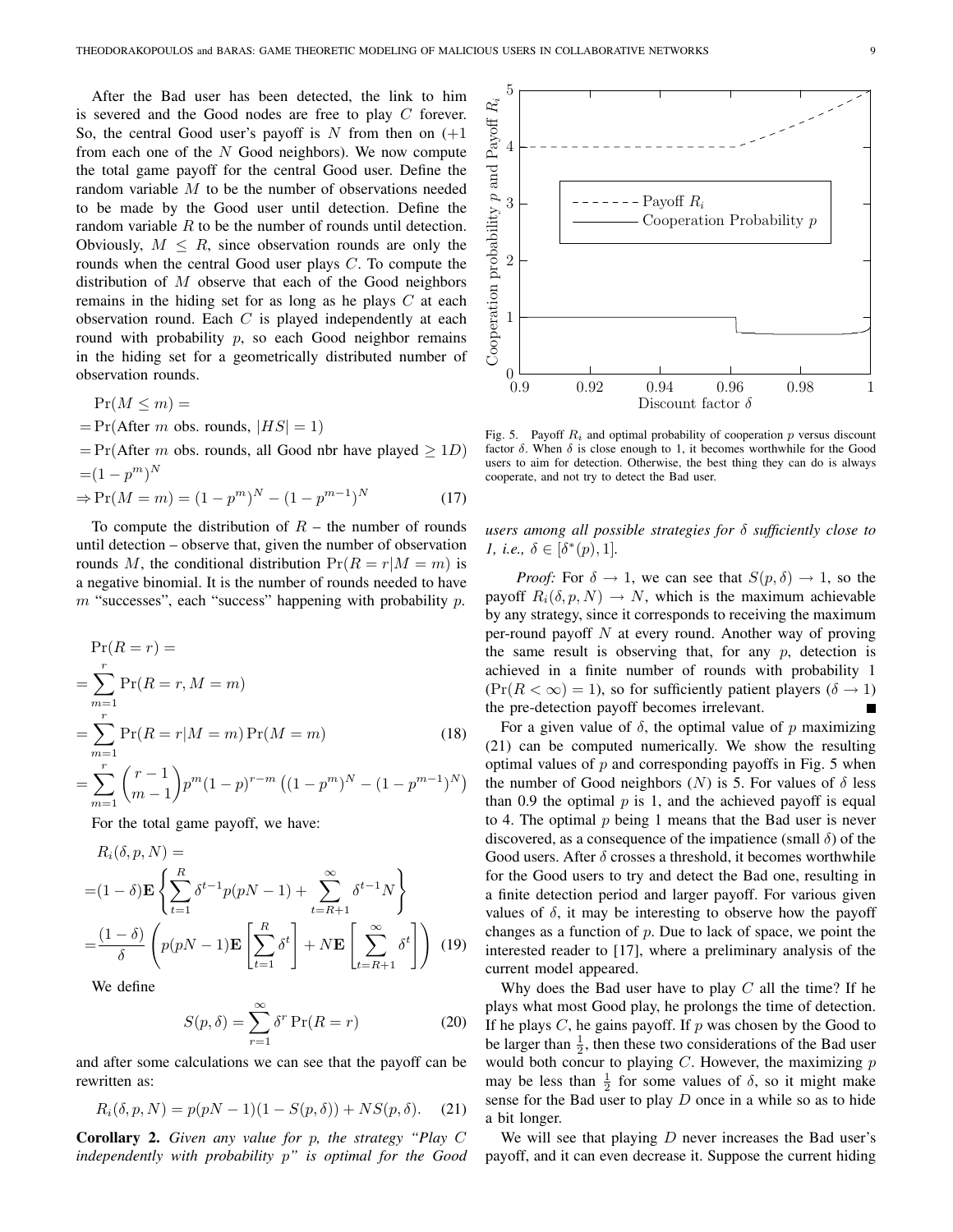set is  $X$ , and the Bad plays  $D$ . If the central Good plays  $D$ , nothing changes. If the central Good plays  $C$ , he observes who plays  $D$  and who plays  $C$ , so by looking at the payoff he can tell what the Bad played. The new hiding set is  $X \cap Y \subseteq X$ , i.e. smaller than  $X$ , the Bad has gained nothing in the current period, and because of the discount factor  $\delta$  the payoff of a  $C$  has become smaller. So, in effect, the Bad player is facing the exact same situation he was facing before, only he is in a smaller hiding set, and the benefit of a  $C$  is smaller. This allows us to conclude that the best thing the Bad can do is play C from the first round until he is detected. Hence, the strategies "always  $C$ " for the Bad and " $C$  with probability  $p$ " (for the maximizing value of  $p$ ) for the Good form a Nash equilibrium, as long as the Good user strategies are constrained to be of the type "Play  $C$  with some probability  $p$ ". No one can do better by unilateral deviation within the allowed strategies.

Observe that the "Always  $C$ " Bad user strategy is optimal regardless of the value of  $p$  in the "Play  $C$  with probability  $p$ " Good user strategy. Therefore, as long as the maximizing  $p$  is unique, the Nash equilibrium is unique. In any case, all maximizing values of  $p$  would give the same payoff to the Good user, so the payoff will definitely be unique across all Nash equilibria.

# *B. Discussion of the General Case*

In the general case of the star topology, the central Good user will have more than one Bad neighbors, and will not know exactly how many he has. Then, the concept of the hiding set has to be amended. At each observation, the central Good user will know how many Bad neighbors played  $C$  at that round. As a heuristic, the Good users can play  $C$  in the first round, which would disclose immediately how many Bad neighbors each Good user has. Later, by suitable randomization, the Bad users will definitely be detected: At the very least, in some round the central Good user will play C and all other Good users will play  $D$  (this is a positive probability event), so the Bad users who play  $D$  at that round will be detected.

Also, in a general topology each Good user will have a different number of Good and Bad neighbors, so the optimal cooperation probabilities will be different for each Good user. Even then, however, we claim that, as long as there is randomization in the actions of the Good users, they will eventually be able to detect all the Bad ones.

## VI. CONCLUSION

We have presented a game theoretic model for the interaction of legitimate and malicious users in collaborative networks. To show the model's expressive power we described two particular instantiations: The first is inspired from wireless packet forwarding protocols, and captures the double objective of the attackers to reduce the connectivity of the network, while at the same time depleting the legitimate users' energy. The second resembles an intruder detection framework, where the intruder causes damage while trying to stay hidden for as long as possible.

In both instantiations we have focused on equilibria that result when the legitimate users are following simple procedures with no severe requirements in terms of memory and computing power. We can conclude that useful conclusions can be derived from the model, without delving too deep into intricate analysis. A future objective is to see if more detailed analysis can model more realistic scenarios, or find equilibria that improve the payoffs of the legitimate users. In any case, however, the current model appears to be quite tractable.

From a security perspective, finding Nash equilibria has allowed us to find strategies for legitimate users that enforce upper bounds on the damage that the malicious users can do. We have been assuming that complete knowledge of the network is available to the attackers; if that is not the case, then their payoff will be lower than the equilibrium payoff. Identifying and quantifying the tradeoff between the malicious users' knowledge and their equilibrium payoff is, we believe, another worthwhile future goal.

#### **REFERENCES**

- [1] R. J. Aumann and M. Maschler, "Game theoretic aspects of gradual disarmament," in *Report to the U.S. Arms Control and Disarmament Agency ST-80*. Princeton: Mathematica, Inc., 1966.
- [2] R. B. Myerson, *Game Theory: Analysis of Conflict*. Harvard University Press, 1991.
- [3] R. J. Aumann and S. Hart, Eds., *Handbook of Game Theory*. Elsevier Science Publishers B.V., 1992.
- [4] S. Singh, V. Soni, and M. Wellman, "Computing approximate bayes-nash equilibria in tree-games of incomplete information," in *Proceedings of the 5th ACM conference on Electronic commerce*. ACM Press, 2004, pp. 81–90.
- [5] A. Blanc, Y.-K. Liu, and A. Vahdat, "Designing incentives for peer-topeer routing," in *Proceedings IEEE Infocom 2005*, Miami, FL, March 2005.
- [6] L. Buttyan and J.-P. Hubaux, "Stimulating Cooperation in Self-Organizing Mobile Ad Hoc Networks," *ACM/Kluwer Mobile Networks and Applications*, vol. 8, no. 5, 2003.
- [7] M. Félegyházi, J.-P. Hubaux, and L. Buttyán, "Nash Equilibria of Packet Forwarding Strategies in Wireless Ad Hoc Networks," *IEEE Transactions on Mobile Computing*, vol. 5, no. 5, pp. 463–476, May 2006.
- [8] A. Urpi, M. Bonuccelli, and S. Giordano, "Modelling Cooperation in Mobile Ad Hoc Networks: A Formal Description of Selfishness," in *Proceedings WiOpt 2003: Modeling and Optimization in Mobile, Ad Hoc and Wireless Networks*, INRIA Sophia-Antipolis, France, Mar. 2003.
- [9] V. Srinivasan, P. Nuggehalli, C.-F. Chiasserini, and R. Rao, "Cooperation in Wireless Ad Hoc Networks," in *Proceedings IEEE Infocom 2003*, San Francisco, March 30-April 3 2003.
- [10] R. Axelrod and W. D. Hamilton, "The evolution of cooperation," *Science*, vol. 211, no. 4489, pp. 1390–1396, March 2002.
- [11] E. Altman, A. Kherani, P. Michiardi, and R. Molva, "Non-cooperative Forwarding in Ad Hoc Networks," INRIA, Tech. Rep. RR-5116, 2004.
- [12] R. Mahajan, M. Rodrig, D. Wetherall, and J. Zahorjan, "Sustaining cooperation in multi-hop wireless networks," in *Proceedings 2nd Networked Systems Design and Implementation (NSDI)*, Boston, MA, May 2005.
- [13] M. Feldman, C. Papadimitriou, J. Chuang, and I. Stoica, "Free-riding and whitewashing in peer-to-peer systems," in *Proceedings 3rd Annual Workshop on Economics and Information Security (WEIS04)*, May 2004.
- [14] T. Moscibroda, S. Schmid, and R. Wattenhofer, "When Selfish Meets Evil: Byzantine Players in a Virus Inoculation Game," in *Proceedings 25th Annual Symposium on Principles of Distributed Computing (PODC), Denver, Colorado, USA*, July 2006.
- [15] G. Theodorakopoulos and J. S. Baras, "Malicious users in unstructured networks," in *Proceedings IEEE Infocom 2007*, Anchorage, AK, May 2007.
- [16] G. W. Brown, "Iterative solution of games by fictitious play," in *Activity Analysis of Production and Allocation*, T. Koopmans, Ed. New York: John Wiley and Sons, 1951, pp. 374–376.
- [17] G. Theodorakopoulos and J. S. Baras, "Enhancing benign user cooperation in the presence of malicious adversaries in ad hoc networks," in *Proceedings Second IEEE Communications Society/CreateNet International Conference on Security and Privacy in Communication Networks, SecureComm 2006*, Baltimore, MD, August 2006.